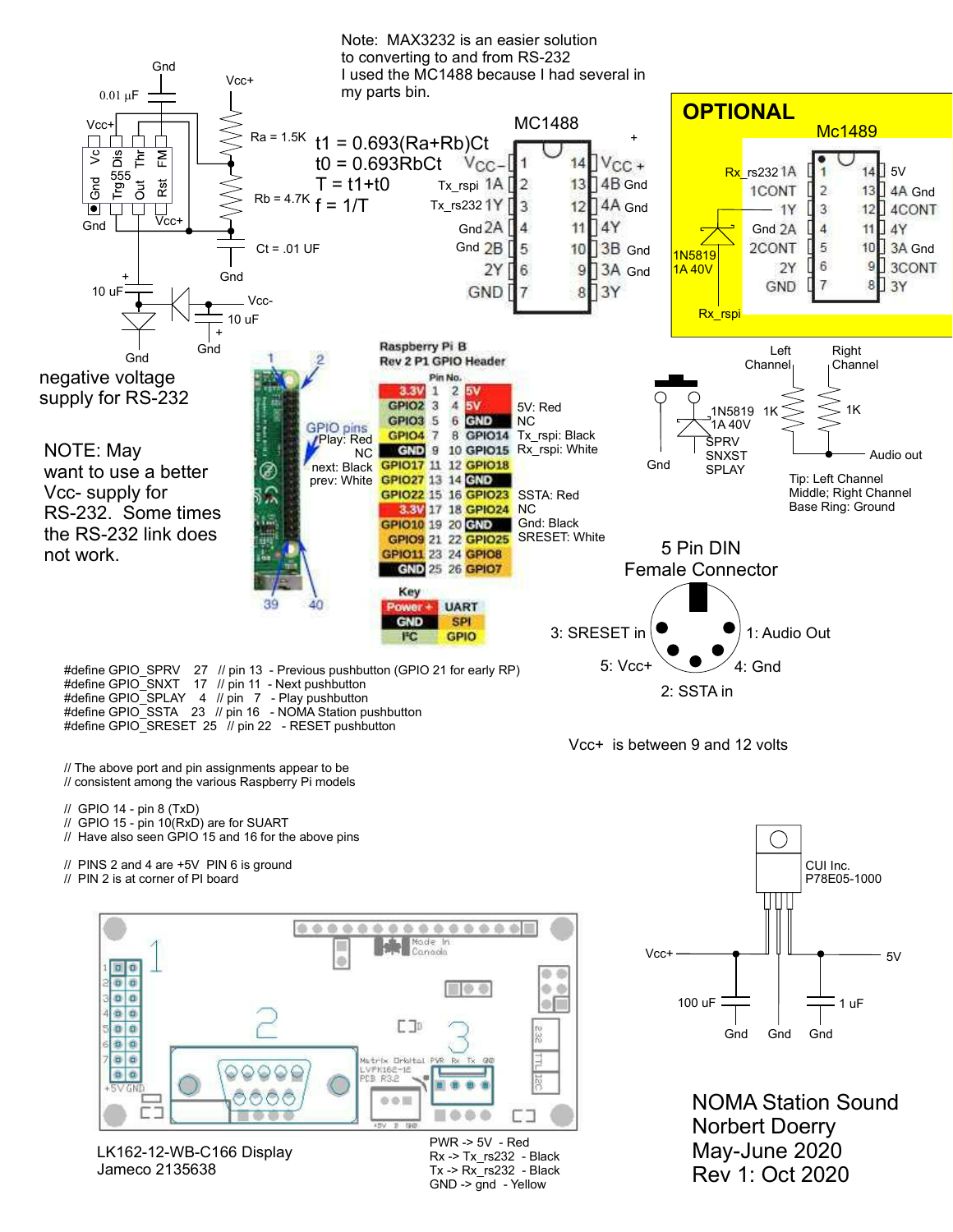

Rev 1 Note: The Lm386 did not amplify enough - added RCA out Jack to enable use of external amplifier

> NOMA Station Sound Norbert Doerry May-June 2020 Rev 1: Oct 2020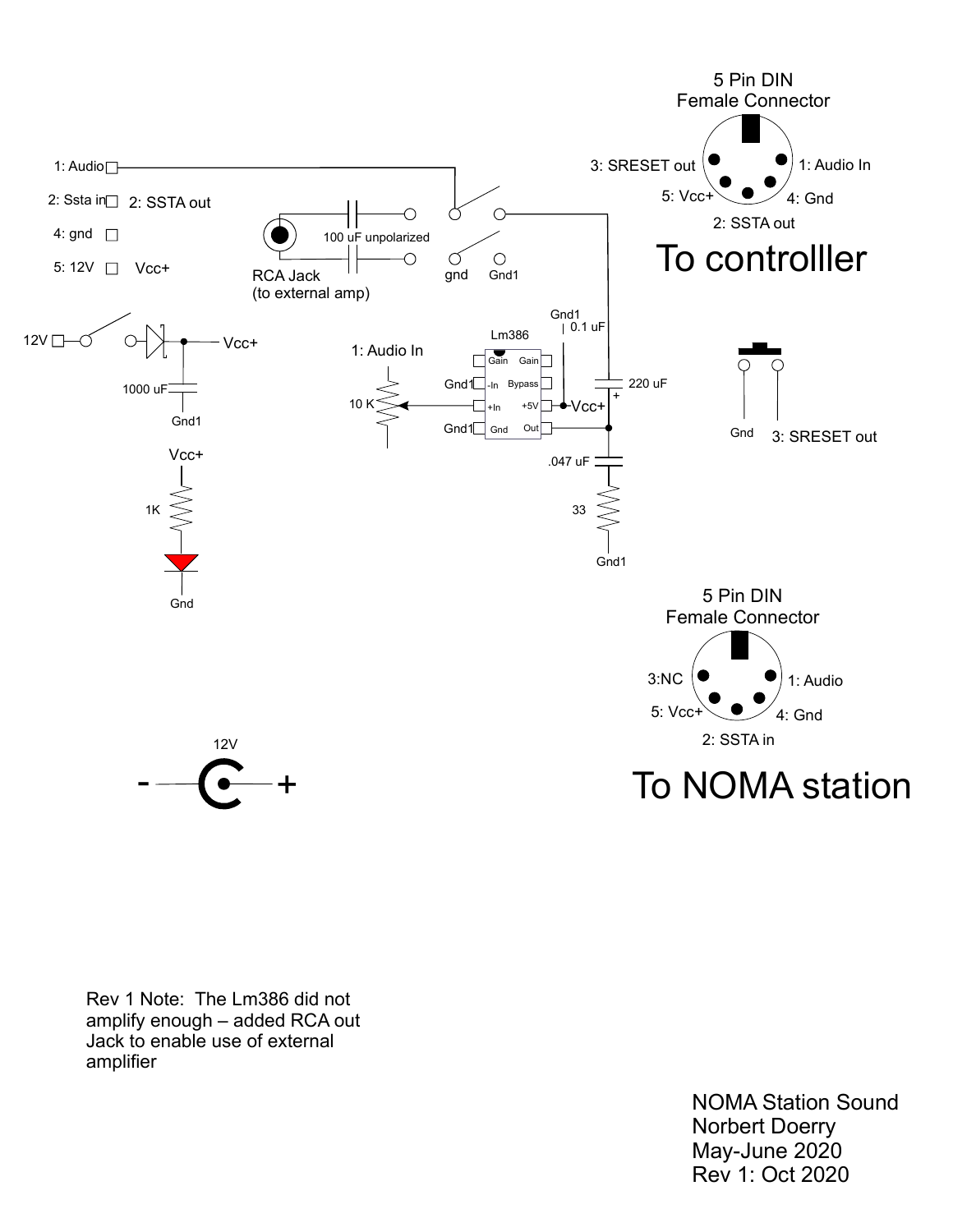

NOMA RESET POWER CONTROLLER





NOMA Station Sound Norbert Doerry May-June 2020 Rev 1: Oct 2020